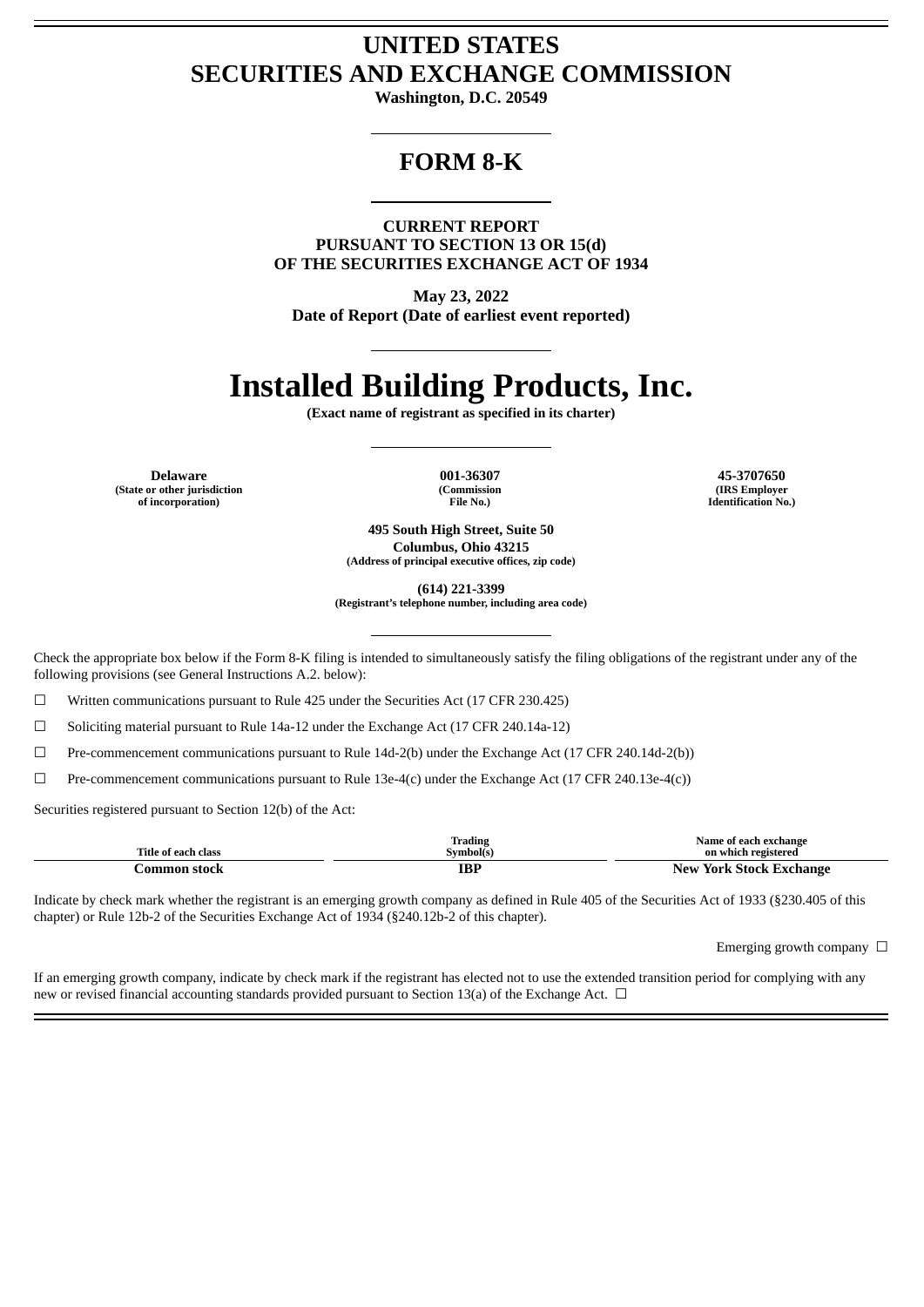# **Item 7.01 Regulation FD Disclosure**

On May 23, 2022, the Company issued a press release announcing the completion of its acquisition of Statewide Insulation, Inc. doing business as Tri-County Insulation and Acoustical Contractors. A copy of the press release is furnished as Exhibit 99.1 to this report.

The information contained in this Item 7.01, including Exhibit 99.1 attached hereto, is being furnished and shall not be deemed to be "filed" for the purposes of Section 18 of the Securities Exchange Act of 1934, as amended, or otherwise subject to the liabilities of that Section. Furthermore, the information contained in this Item 7.01, including Exhibit 99.1 attached hereto, shall not be deemed to be incorporated by reference into any registration statement or other document filed with the Securities and Exchange Commission, except as shall be expressly set forth by specific reference in such filing.

# **Item 9.01 Financial Statements and Exhibits**

# **(d) Exhibits**

- 99.1 Press Release of Installed Building [Products,](#page-3-0) Inc. dated May 23, 2022.
- 104 Cover Page Interactive Data File (embedded within the Inline XBRL document).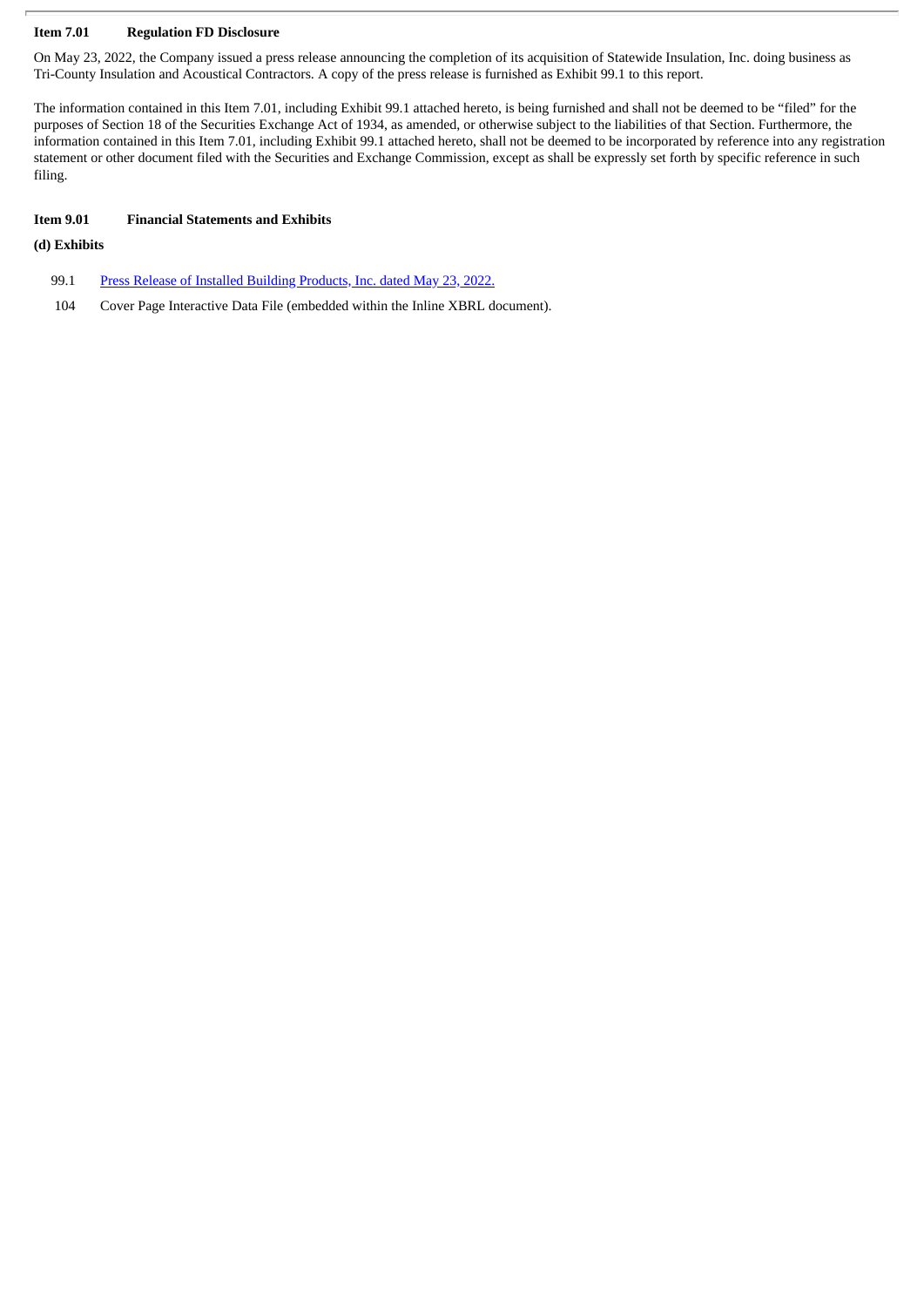**SIGNATURES**

Pursuant to the requirements of the Securities Exchange Act of 1934, the Registrant has duly caused this report to be signed on its behalf by the undersigned hereunto duly authorized.

Date: May 23, 2022

# **INSTALLED BUILDING PRODUCTS, INC.**

By: /s/ Michael T. Miller

Executive Vice President and Chief Financial Officer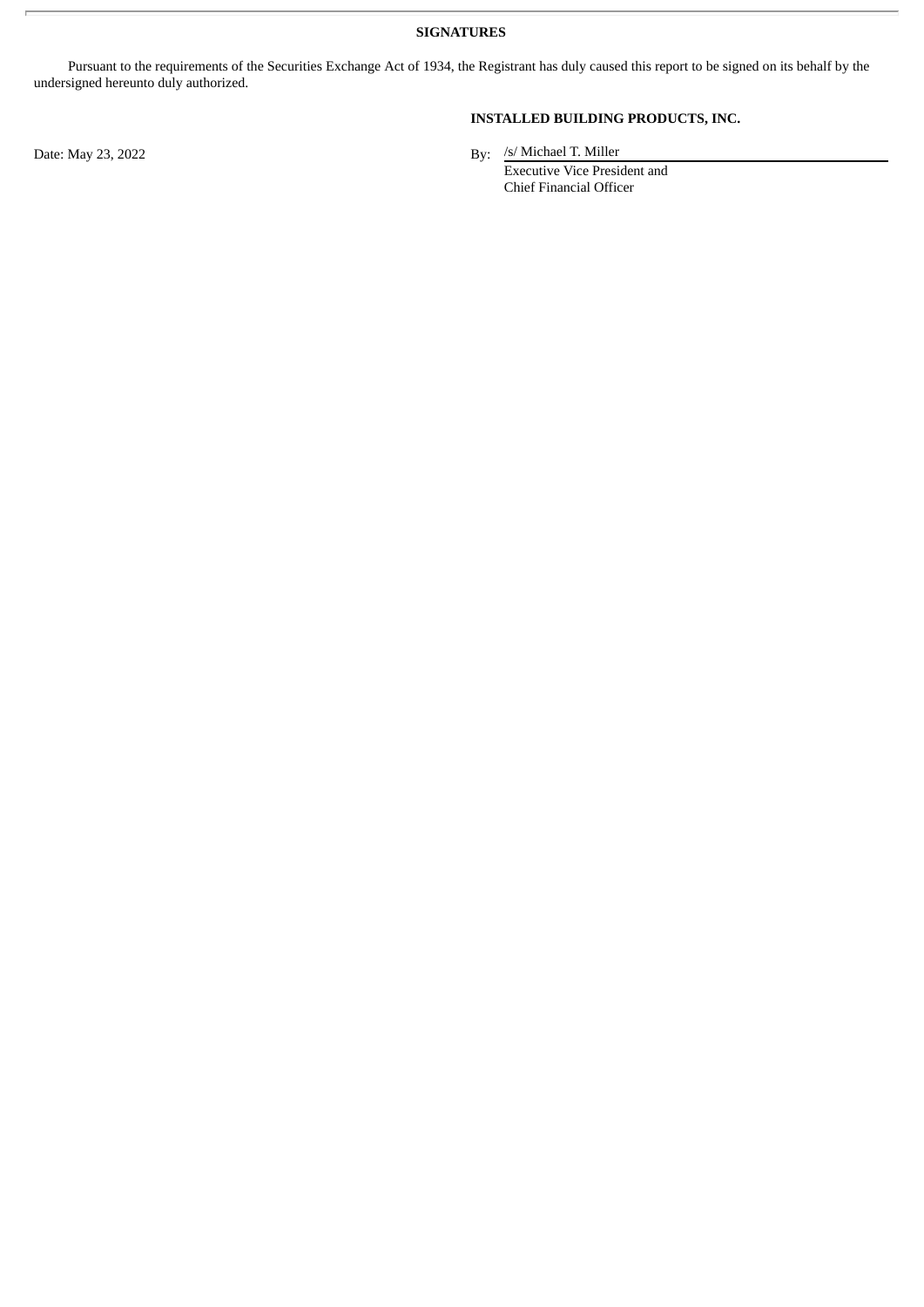<span id="page-3-0"></span>

# **INSTALLED BUILDING PRODUCTS ANNOUNCES THE ACQUISITION OF TRI-COUNTY INSULATION AND ACOUSTICAL CONTRACTORS**

#### *Acquisition Adds Approximately \$14 Million of Annual Revenue*

**Columbus, Ohio, May 23, 2022.** Installed Building Products, Inc. (the "Company" or "IBP") (NYSE: IBP), an industry-leading installer of insulation and complementary building products, announced today the acquisition of Statewide Insulation, Inc. doing business as Tri-County Insulation and Acoustical Contractors ("Tri-County"). Established in 1974, Tri-County is headquartered in Santa Clara, California, with two additional California locations in Santa Cruz and Santa Maria. Tri-County primarily installs fiberglass insulation, spray foam insulation, and acoustical ceiling insulation into new residential, multifamily, and commercial projects in California.

"With approximately \$14 million of annual revenue, Tri-County expands our presence in California," stated Jeff Edwards, Chairman and Chief Executive Officer. "To date in 2022, we have acquired approximately \$68 million of annual revenue. Acquisitions remain a key component of our growth strategy and we continue to have a robust pipeline of opportunities across multiple geographies, products, and end markets. On behalf of everyone at Installed Building Products, I would like to welcome Tri-County onto our team."

## **About Installed Building Products**

Installed Building Products, Inc. is one of the nation's largest new residential insulation installers and is a diversified installer of complementary building products, including waterproofing, fire-stopping, fireproofing, garage doors, rain gutters, window blinds, shower doors, closet shelving and mirrors and other products for residential and commercial builders located in the continental United States. The Company manages all aspects of the installation process for its customers, from direct purchase and receipt of materials from national manufacturers to its timely supply of materials to job sites and quality installation. The Company offers its portfolio of services for new and existing single-family and multi-family residential and commercial building projects in all 48 continental states and the District of Columbia from its national network of over 210 branch locations.

## **Forward-Looking Statements**

This press release contains forward-looking statements within the meaning of the federal securities laws, including with respect to the housing market and the commercial market, our financial and business model, the demand for our services and product offerings, expansion of our national footprint and end markets, diversification of our products, our ability to grow and strengthen our market position, our ability to pursue and integrate value-enhancing acquisitions, our ability to improve sales and profitability, and expectations for demand for our services and our earnings. Forward-looking statements may generally be identified by the use of words such as "anticipate," "believe," "expect," "intends," "plan," and "will" or, in each case, their negative, or other variations or comparable terminology. These forward-looking statements include all matters that are not historical facts. By their nature, forwardlooking statements involve risks and uncertainties because they relate to events and depend on circumstances that may or may not occur in the future. Any forward-looking statements that we make herein and in any future reports and statements are not guarantees of future performance, and actual results may differ materially from those expressed in or suggested by such forward-looking statements as a result of various factors, including, without limitation, the duration, effect and severity of the COVID-19 crisis; the adverse impact of the COVID-19 crisis on our business and financial results, our supply chain, the economy and the markets we serve; general economic and industry conditions; inflation and interest rates; the material price and supply environment; the timing

1